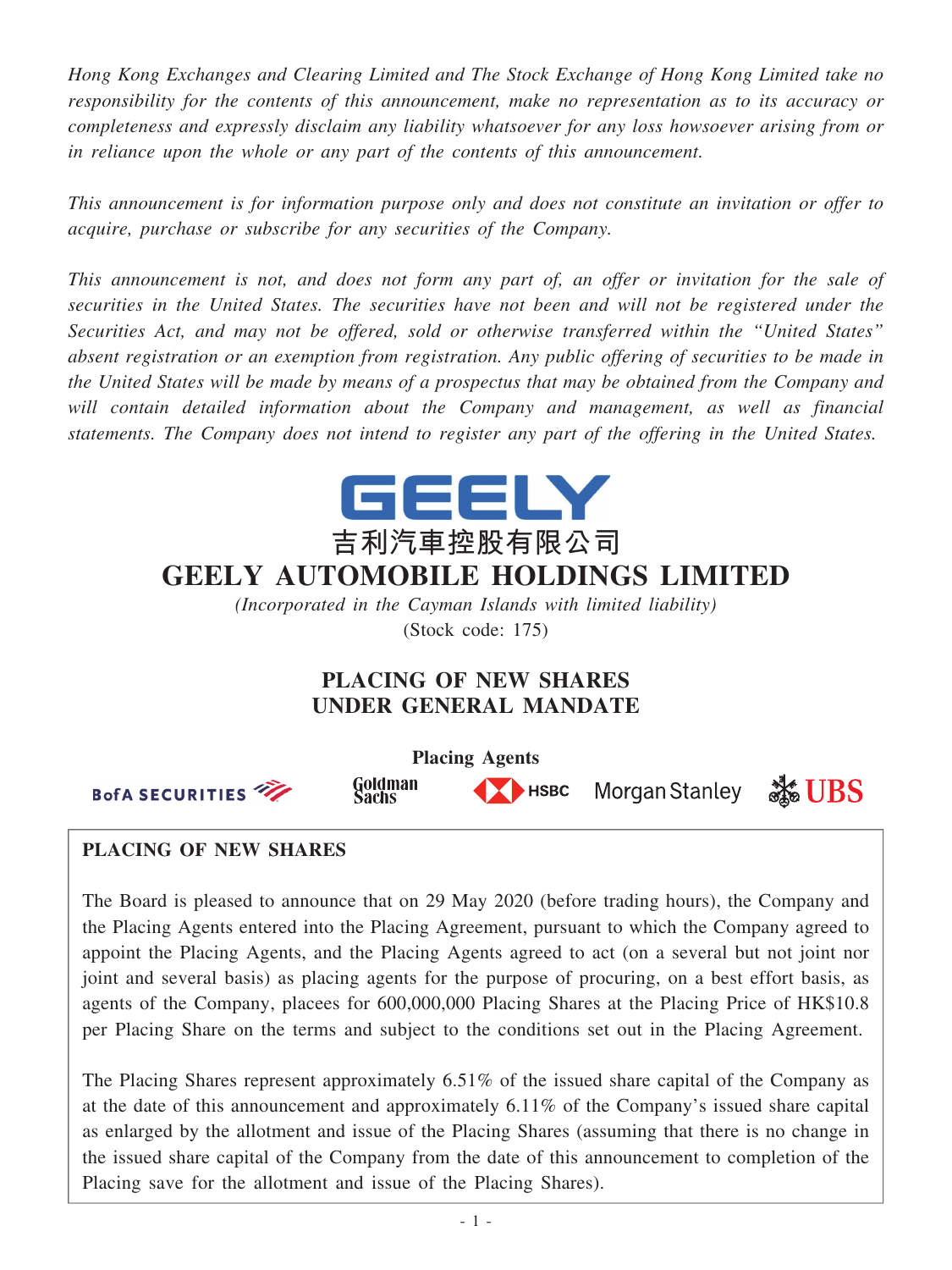Assuming that the Placing Shares are issued in full under the Placing, the gross proceeds and net proceeds to be received by the Company from the Placing, after deducting related fees and expenses, are estimated to be approximately HK\$6,480 million and HK\$6,447 million respectively, representing a net issue price of approximately HK\$10.745 per Placing Share. The Company intends to apply such net proceeds for business development and general working capital of the Group.

**Shareholders and potential investors of the Shares should note that the Placing is subject to the fulfillment of the conditions precedent to completion of the Placing and may or may not proceed. Shareholders and potential investors are advised to exercise caution when dealing in the Shares.**

## **PLACING OF NEW SHARES**

The Board is pleased to announce that on 29 May 2020 (before trading hours), the Company and the Placing Agents entered into the Placing Agreement, pursuant to which the Company agreed to appoint the Placing Agents, and the Placing Agents agreed to act (on a several but not joint nor joint and several basis) as placing agents for the purpose of procuring, on a best effort basis, as agents of the Company, placees for 600,000,000 Placing Shares at the Placing Price of HK\$10.8 per Placing Share on the terms and subject to the conditions set out in the Placing Agreement.

The principal terms of the Placing Agreement are summarized below:

## **THE PLACING AGREEMENT**

## **Date**

29 May 2020

## **Parties**

- (1) the Company (as the issuer); and
- (2) the Placing Agents.

To the best of the knowledge, information and belief of the Directors, having made all reasonable enquiries, each of the Placing Agents is independent of, and not connected with, the Company and connected persons of the Company.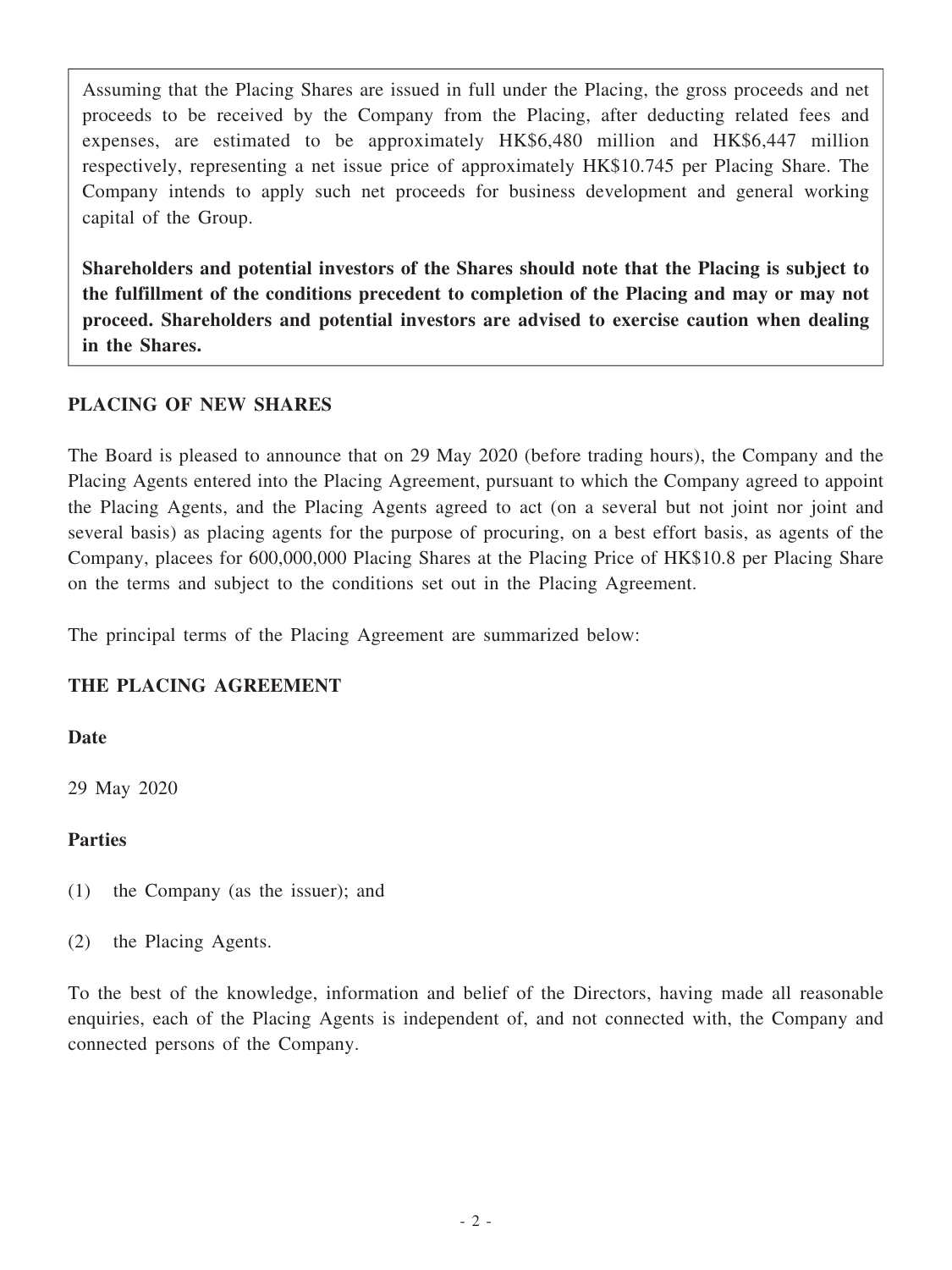#### **Number of Placing Shares**

The Placing Agents agreed to act (on a several but not joint nor joint and several basis) as agents of the Company to procure, on a best effort basis, placees for 600,000,000 new Shares at the Placing Price (excluding brokerage, the SFC transaction levy and the Stock Exchange trading fee payable by the placees), on the terms and subject to the conditions set out in the Placing Agreement. The aggregate nominal value of the maximum number of the Placing Shares under the Placing will be HK\$12,000,000.

The Placing Shares represent approximately 6.51% of the issued share capital of the Company as at the date of this announcement and approximately 6.11% of the Company's issued share capital as enlarged by the allotment and issue of the Placing Shares (assuming that there is no change in the issued share capital of the Company from the date of this announcement to completion of the Placing save for the allotment and issue of the Placing Shares).

## **Placing Price**

The Placing Price is HK\$10.8 per Share and represents:

- i. a discount of approximately 7.85% to the closing price of HK\$11.72 per Share as quoted on the Stock Exchange on 28 May 2020, being the Last Trading Day; and
- ii. a discount of approximately 9.97% to the average closing price of approximately HK\$12.00 per Share as quoted on the Stock Exchange for the last five consecutive trading days up to and including the Last Trading Day.

The Placing Price was determined after arm's length negotiations among the Company and the Placing Agents with reference to the prevailing market price of the Shares and market demand for the Placing Shares.

## **Rights of the Placing Shares**

The Placing Shares will, on allotment and issue, be free from all liens, charges and encumbrances, and together with all rights attaching to them as at the issue date of the Placing Shares, including the right to receive all dividends declared, made or paid on the record date of which falls on or after the issue date of the Placing Shares. The Placing Shares will rank *pari passu* in all respects with other existing Shares upon issuance.

## **Independence of the Placees**

Pursuant to the Placing Agreement, the Placing Agents will procure the Placing Shares to be placed to not less than six placees, who/which will be professional, institutional and/or other investors selected and/or procured by or on behalf of the Placing Agents. It is not expected that any placee will become a substantial shareholder of the Company as a result of the Placing.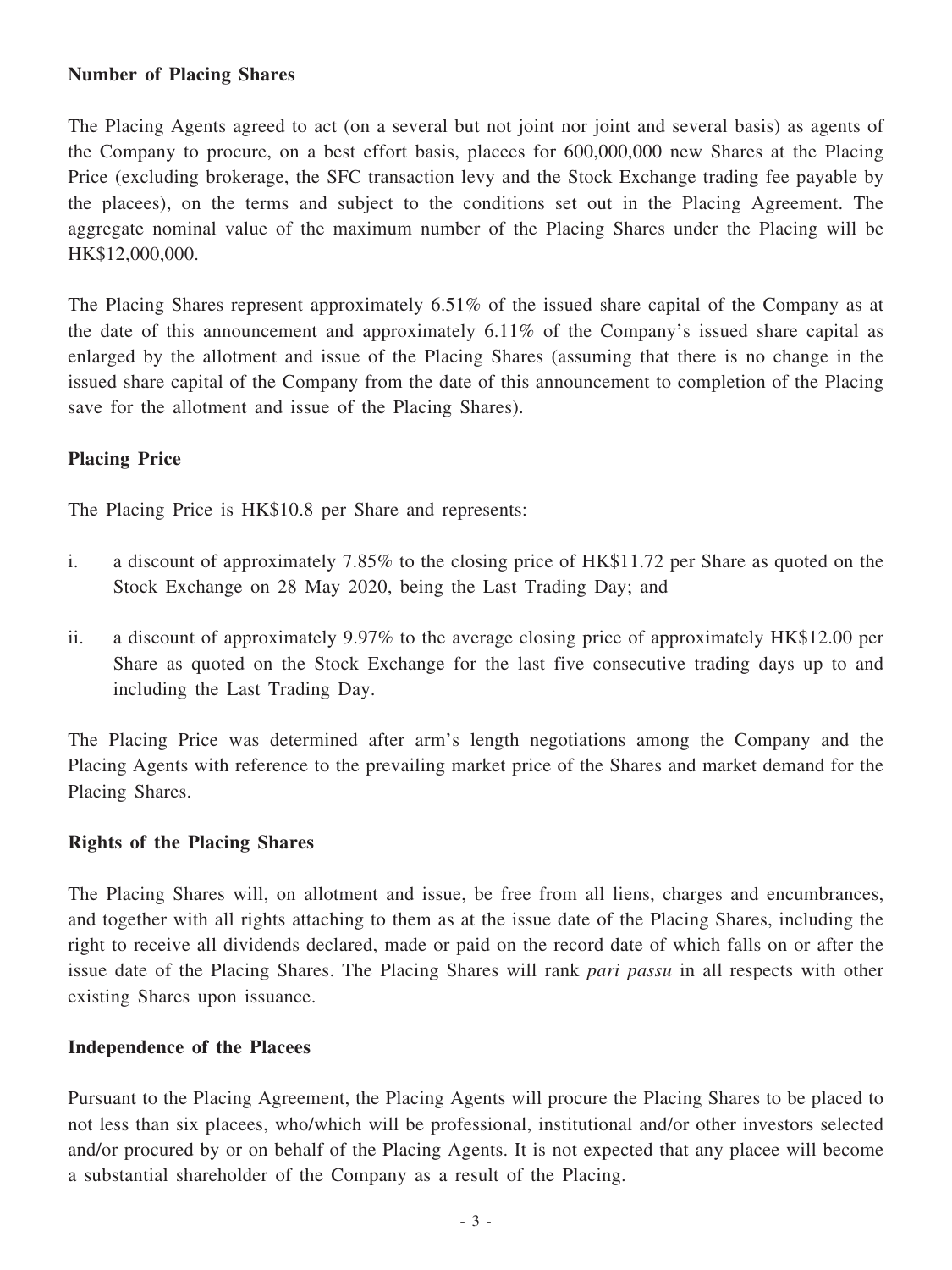The placees to be procured by the Placing Agents and their ultimate beneficial owners are or will be (as the case may be) independent of and not connected with the Company and connected persons of the Company.

### **Conditions of the Placing**

Completion of the Placing is conditional upon the Listing Committee of the Stock Exchange having granted the listing of, and permission to deal in, the Placing Shares on the Stock Exchange.

If the above condition has not been satisfied on or before 8:00 a.m. (Hong Kong time) on the Closing Date (or such other date as the Company and the Placing Agents may agree in writing), the Placing Agreement shall terminate and neither the Company nor the Placing Agents shall have any claim against the other in respect of the Placing save for any antecedent breach or any rights and remedies accrued prior to such termination.

Application will be made by the Company to the Listing Committee of the Stock Exchange for the listing of, and the permission to deal in, the Placing Shares on the Stock Exchange.

#### **Termination Events**

Notwithstanding anything contained in the Placing Agreement, if at any time prior to 8:00 a.m. (Hong Kong time) on the Closing Date:

- (1) there develops, occurs or comes into force:
	- (i) any new law or regulation or any change (whether or not permanent) or development (whether or not permanent) involving a prospective change in existing laws or regulations or the interpretation or application thereof by any court or other competent authority which in the sole opinion of the Placing Agents is or is likely to be materially adverse to the success of the Placing, or makes or is likely to make it impracticable or inadvisable or inexpedient to proceed therewith; or
	- (ii) any event, or series of events beyond the reasonable control of the Placing Agents (including, without limitation, any calamity, act of government, strike, labour dispute, lock-out, fire, explosion, flooding, earthquake, civil commotion, economic sanctions, outbreak or escalation of hostilities, act of terrorism and act of God) involving Hong Kong, the People's Republic of China, the Cayman Islands, the United Kingdom, the European Union or the United States, or the declaration by Hong Kong, the People's Republic of China, the Cayman Islands, the United Kingdom, the European Union or the United States of war or a state of emergency or calamity or crisis; or
	- (iii) any change or development in local, national or international financial, political, economic, legal, military, industrial, fiscal, regulatory, currency or market conditions (including, without limitation, conditions in the stock and bond markets, money and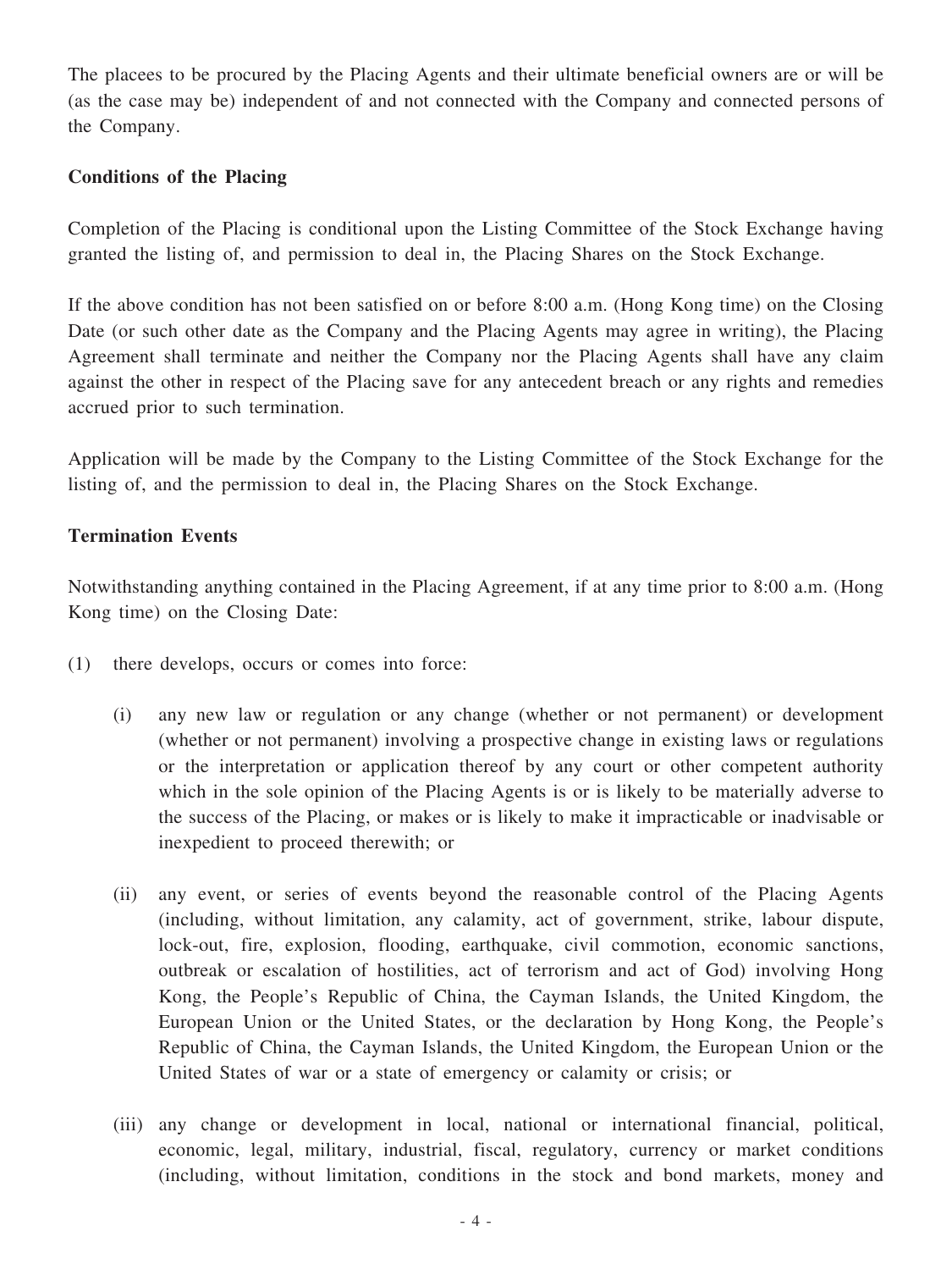foreign exchange markets, interbank markets and credit markets) which in the sole opinion of the Placing Agents is or is likely to be materially adverse to the success of the Placing, or makes or is likely to make it impracticable or inadvisable or inexpedient to proceed therewith; or

- (iv) any change or development in local, national or international securities market conditions or currency exchange rates or exchange controls which in the sole opinion of the Placing Agents is or is likely to be materially adverse to the success of the Placing, or makes or is likely to make it impracticable or inadvisable or inexpedient to proceed therewith; or
- (v) any suspension of dealings in the Shares during the period commencing upon the execution of the Placing Agreement and terminating at 8:00 a.m. (Hong Kong time) on the Closing Date (or such later time and date as the Company and the Placing Agents may agree in writing) whatsoever (other than as a result of the Placing); or
- (vi) any moratorium, suspension, restriction or limitation on trading in shares or securities generally on the Stock Exchange, the New York Stock Exchange, the NASDAQ Global Market, NYSE Amex Equities, the Shanghai Stock Exchange, the London Stock Exchange, the Singapore Stock Exchange, the Tokyo Stock Exchange or the Shenzhen Stock Exchange due to exceptional financial circumstances or otherwise at any time prior to the Closing Date; or
- (2) (i) any breach of any of the representations, warranties and undertakings by the Company set out in the Placing Agreement (or, in the case of any such representations, warranties and undertakings which are not qualified by materiality, any breach of any of such representations, warranties and undertakings in any material respect) comes to the knowledge of the Placing Agents; (ii) any event occurs or any matter arises on or after the date hereof and prior to the completion of the Placing on the Closing Date which if it had occurred or arisen before the date hereof would have rendered any of the representations, warranties and undertakings set out in the Placing Agreement untrue or incorrect; or (iii) there has been a breach of, or failure to perform, any other provision of the Placing Agreement in any material respect on the part of the Company; or
- (3) there is any adverse change, or any development involving a prospective change, in or affecting the business, general affairs, management, prospects, assets and liabilities, shareholders' equity, results of operations or position, financial or otherwise, of the Group (other than those already disclosed to the public on or before the date of the Placing Agreement) as a whole which in the sole opinion of the Placing Agents is or is likely to be materially adverse to the success of the Placing, or makes or is likely to make it impracticable or inadvisable or inexpedient to proceed therewith;

then and in any such case, the Placing Agents may terminate the Placing Agreement without liability to the Company by giving notice in writing to the Company, which notice may be given at any time prior to 8.00 a.m. (Hong Kong time) on the Closing Date.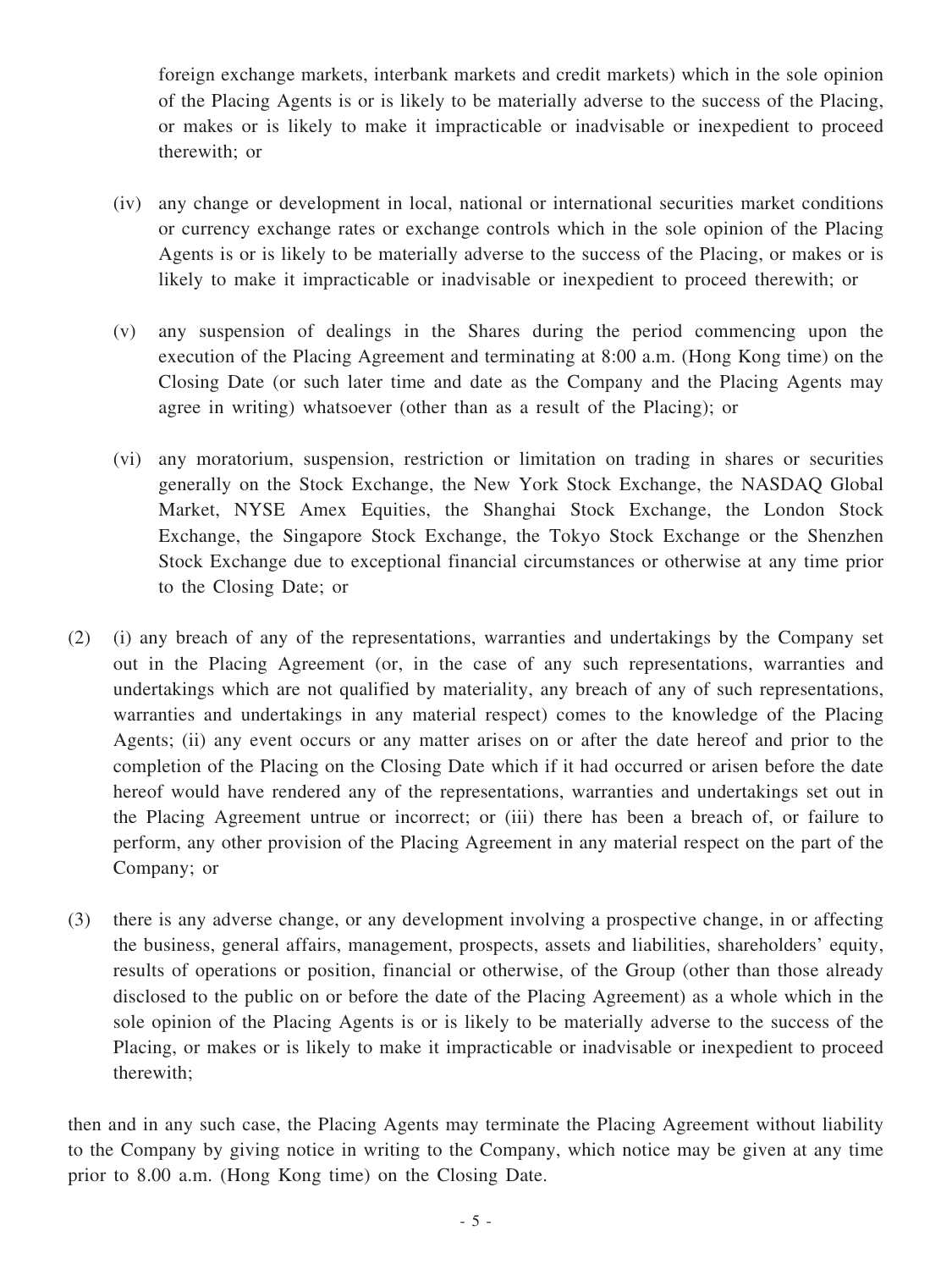## **Completion of the Placing**

The Company expects that the Placing will be completed on the Closing Date or as soon as practicable thereafter or such other time and/or date as the Placing Agents and the Company may agree in writing.

#### **General mandate to issue the Placing Shares**

The Placing Shares will be issued under the General Mandate, pursuant to which the Directors are authorised to allot and issue up to 921,262,654 new Shares, representing 10% of the number of issued Shares as at 25 May 2020.

Since the grant of the General Mandate on 25 May 2020 and up to the date of this announcement, the Directors have not exercised their power to allot and issue any new Shares pursuant to such General Mandate. Accordingly, the allotment and issue of the Placing Shares will not be subject to any further approval by the Shareholders.

## **LOCK-UP UNDERTAKINGS**

The Company has undertaken to the Placing Agents that for a period from the date of the Placing Agreement up to 90 days after the Closing Date, neither the Company nor any person acting on its behalf will:

- (a) sell, transfer, dispose, allot or issue or offer to sell, transfer, dispose, allot or issue or grant any option, right or warrant to subscribe (either conditionally or unconditionally, or directly or indirectly, or otherwise) any Shares or any interests in Shares or any securities convertible into or exercisable or exchangeable for or substantially similar to any Shares or interest in Shares; or
- (b) agree (conditionally or unconditionally) to enter into or effect any such transaction with the same economic effect as any of the transactions described in (a) above; or
- (c) announce any intention to enter into or effect any such transaction described in (a) or (b) above,

unless with the prior written consent of the Placing Agents.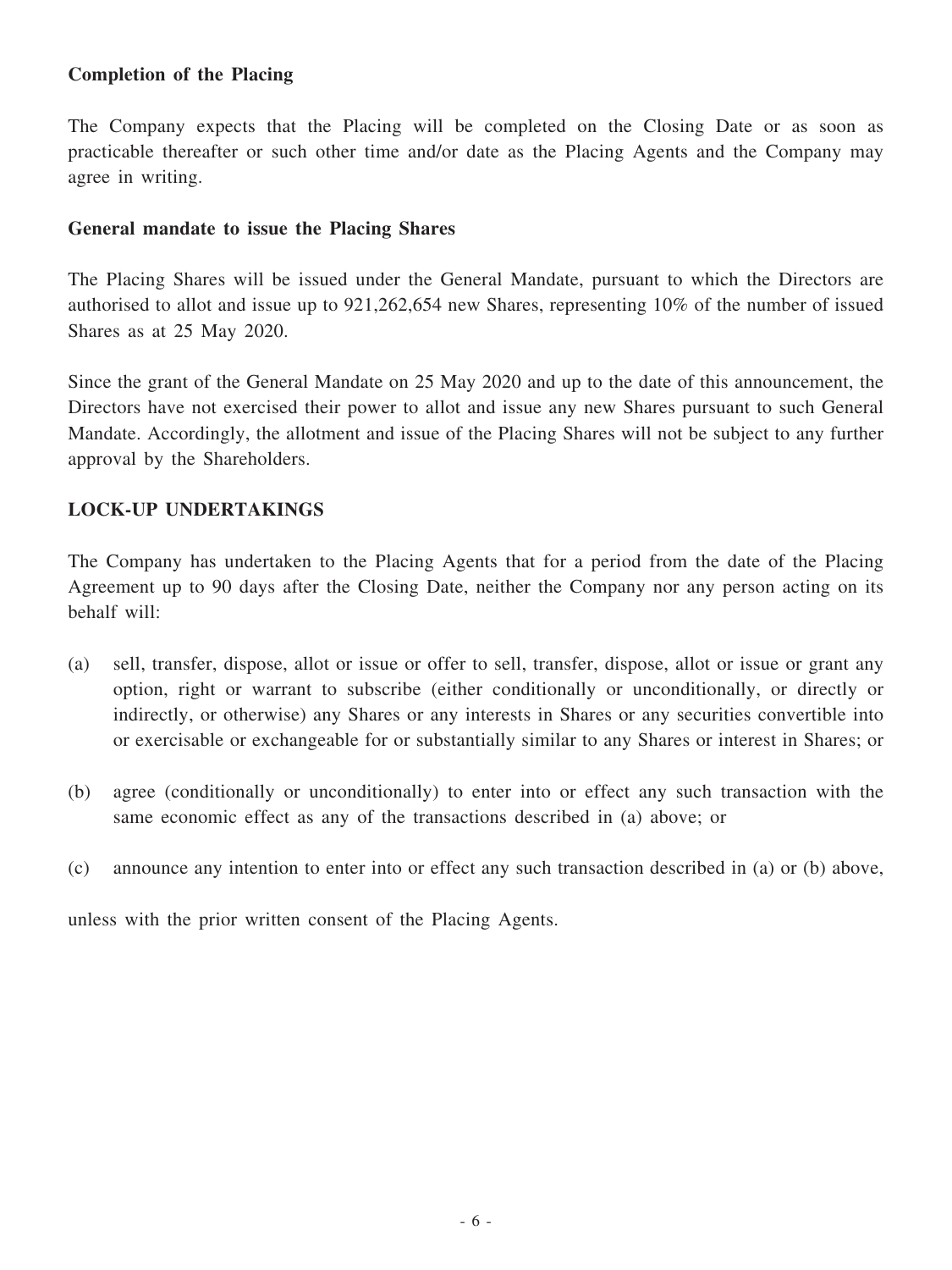## **EFFECT ON THE SHAREHOLDING STRUCTURE**

Assuming there is no change to the issued share capital of the Company from the date of this announcement to the date of completion of the Placing, the shareholding structure of the Company before and after completion of the Placing is summarised as follows:

|                                      | Before completion of<br><b>Placing</b> |            | After completion of<br><b>Placing</b> |            |
|--------------------------------------|----------------------------------------|------------|---------------------------------------|------------|
|                                      |                                        |            |                                       |            |
|                                      | No. of Shares                          | $\%$       | No. of Shares                         | $\%$       |
| <b>Substantial shareholders</b>      |                                        |            |                                       |            |
| Mr. Li and his associates $(Note 1)$ | 4,042,618,000                          | 43.88      | 4,042,618,000                         | 41.20      |
| Directors (other than Mr. Li)        |                                        |            |                                       |            |
| Mr. An Cong Hui                      | 4,966,000                              | 0.05       | 4,966,000                             | 0.05       |
| Mr. Ang Siu Lun, Lawrence            | 4,000,000                              | 0.04       | 4,000,000                             | 0.04       |
| Mr. Gui Sheng Yue                    | 14,585,000                             | 0.16       | 14,585,000                            | 0.15       |
| Mr. Lee Cheuk Yin, Dannis            | 900,000                                | 0.01       | 900,000                               | 0.01       |
| Mr. Li Dong Hui, Daniel              | 2,104,000                              | 0.02       | 2,104,000                             | 0.02       |
| Mr. Wang Yang                        | 1,000,000                              | 0.01       | 1,000,000                             | 0.01       |
| Mr. Yang Jian                        | 6,000,000                              | 0.07       | 6,000,000                             | 0.06       |
| <b>Public shareholders</b>           |                                        |            |                                       |            |
| Placees                              |                                        |            | 600,000,000                           | 6.11       |
| Other Shareholders                   | 5,136,453,540                          | 55.75      | 5,136,453,540                         | 52.35      |
| Total                                | 9,212,626,540                          | <b>100</b> | 9,812,626,540                         | <b>100</b> |

*Notes:*

- (1) These 4,042,618,000 Shares represent the interest in the Company held by beneficially by Mr. Li (as to 23,140,000 Shares) and through companies beneficially and controlled by Mr. Li and his associates (as to 4,019,478,000 Shares).
- (2) The percentage figures included in the shareholding structure have been subject to rounding adjustment.

## **EQUITY FUND RAISING ACTIVITIES OF THE COMPANY IN THE PAST TWELVE-MONTH PERIOD**

The Company has not conducted any other equity fund raising activity in the past twelve-month period immediately preceding the date of this announcement.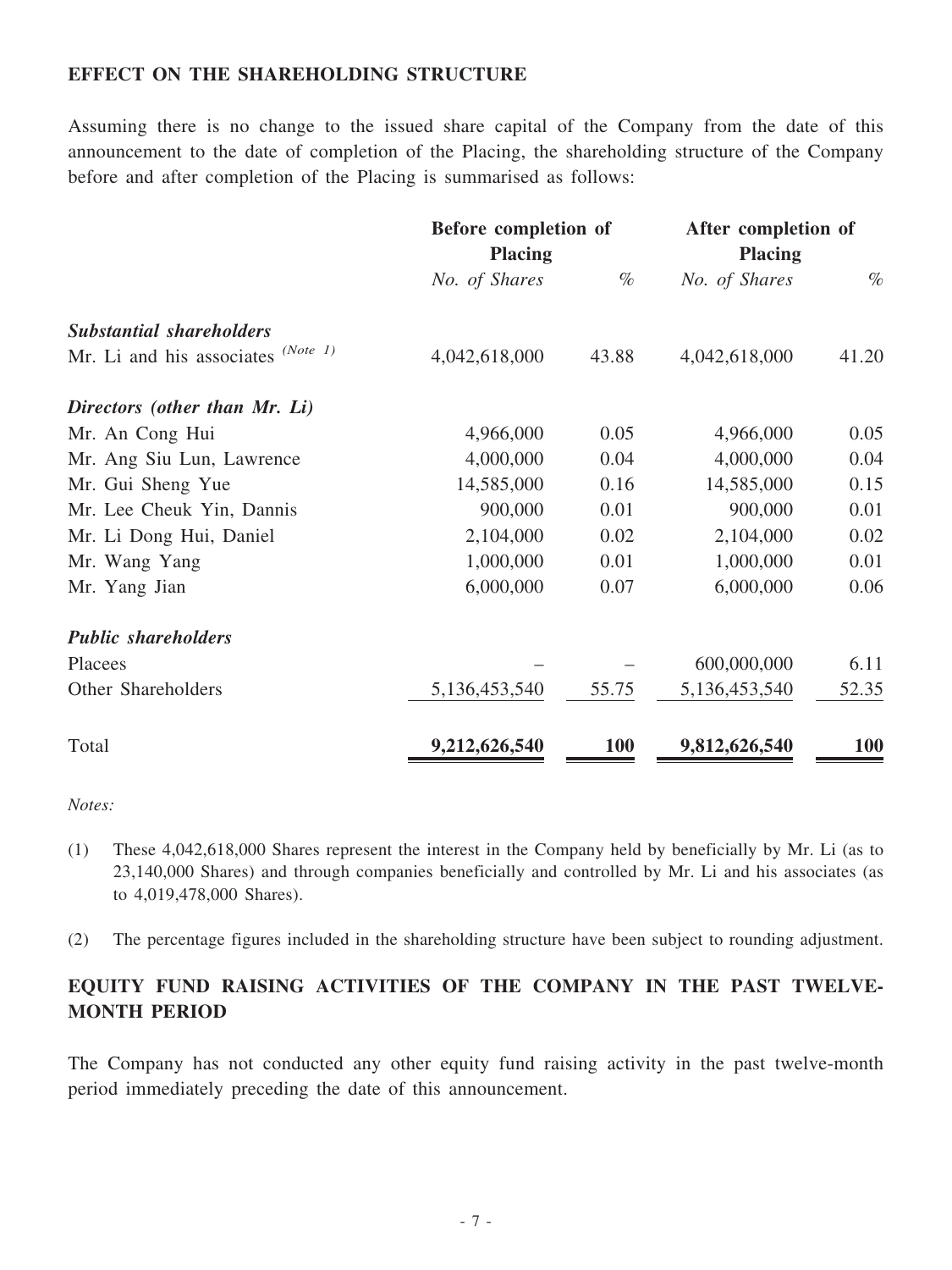## **REASONS FOR THE PLACING**

The Directors consider that the Placing represents an opportunity to raise capital for the Company while broadening its Shareholders and capital base in face of meeting dynamic challenges with uncertainties in the foreseeable future. The Directors are of the view that the Placing would strengthen the financial position of the Group and provide working capital to the Group.

The Directors consider that the terms of the Placing Agreement (including the Placing Price) are fair and reasonable, on normal commercial terms and in the interests of the Company and the Shareholders as a whole.

#### **USE OF PROCEEDS FROM THE PLACING**

Assuming that the Placing Shares are issued in full under the Placing, the gross proceeds and net proceeds to be received by the Company from the Placing, after deducting related fees and expenses, are estimated to be approximately HK\$6,480 million and HK\$6,447 million respectively, representing a net issue price of approximately HK\$10.745 per Placing Share.

The Company intends to apply such net proceeds for business development and general working capital of the Group.

#### **INFORMATION ON THE COMPANY**

The Group is principally engaged in the research and development, manufacturing and trading of automobiles, automobile parts and related automobile components, and investment holding.

Reference is made to the Company's announcement dated 10 February 2020. As at the date of this announcement, the Company is still considering different options and optimal structures of the potential transaction. The Company will update the market when there is any new development.

**Shareholders and potential investors of the Shares should note that the Placing is subject to the fulfillment of the conditions precedent to completion of the Placing and may or may not proceed. Shareholders and potential investors are advised to exercise caution when dealing in the Shares.**

#### **DEFINITIONS**

In this announcement, the following expressions have the following meanings unless the context otherwise requires:

"2020 AGM" the annual general meeting of the Company held on 25 May 2020;

"Board" the board of Directors: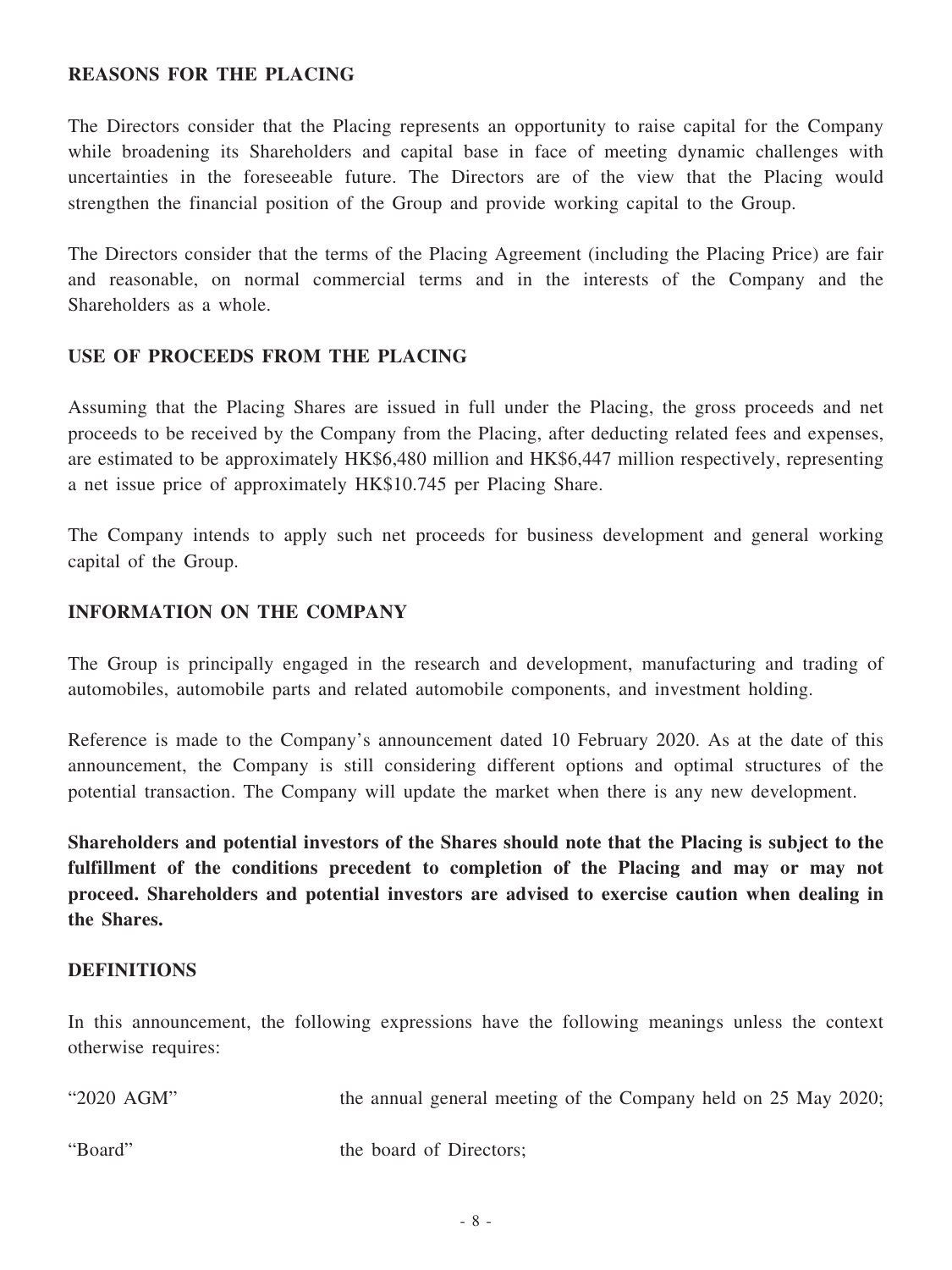| "Closing Date"        | 5 June 2020 or such other date as the Company and the Placing<br>Agents may agree in writing;                                                                                                                                            |
|-----------------------|------------------------------------------------------------------------------------------------------------------------------------------------------------------------------------------------------------------------------------------|
| "Company"             | Geely Automobile Holdings Limited, a company incorporated in<br>the Cayman Islands with limited liability whose shares are listed on<br>the main board of the Stock Exchange (stock code: 175);                                          |
| "connected person(s)" | has the meaning as ascribed to it under the Listing Rules;                                                                                                                                                                               |
| "Directors"           | the directors of the Company;                                                                                                                                                                                                            |
| "General Mandate"     | the general authority granted to the Directors to issue up to<br>921,262,654 Shares, representing 10% of the total number of Shares<br>in issue as at date of the 2020 AGM pursuant to an ordinary<br>resolution passed at the 2020 AGM; |
| "Group"               | the Company and its subsidiaries;                                                                                                                                                                                                        |
| "HK\$"                | Hong Kong dollar, the lawful currency of Hong Kong;                                                                                                                                                                                      |
| "Hong Kong"           | the Hong Kong Special Administrative Region of the People's<br>Republic of China;                                                                                                                                                        |
| "Last Trading Date"   | 28 May 2020, being the last full trading day prior to the date of the<br>Placing Agreement;                                                                                                                                              |
| "Listing Rules"       | the Rules Governing the Listing of Securities on the Stock<br>Exchange;                                                                                                                                                                  |
| "Mr. Li"              | Mr. Li Shu Fu, an executive Director and a substantial Shareholder<br>together with his associates holding 43.88% interests in the total<br>issued share capital of the Company as at the date of this<br>announcement;                  |
| "Placing"             | the placing of the Placing Shares by the Placing Agents to placees<br>at the Placing Price pursuant to the Placing Agreement;                                                                                                            |
| "Placing Agents"      | Merrill Lynch (Asia Pacific) Limited, Goldman Sachs (Asia)<br>L.L.C., The Hongkong and Shanghai Banking Corporation<br>Limited, Morgan Stanley & Co. International Plc and UBS AG<br>Hong Kong Branch;                                   |
| "Placing Agreement"   | the placing agreement dated 29 May 2020 entered into among the<br>Company and the Placing Agents in relation to the Placing;                                                                                                             |